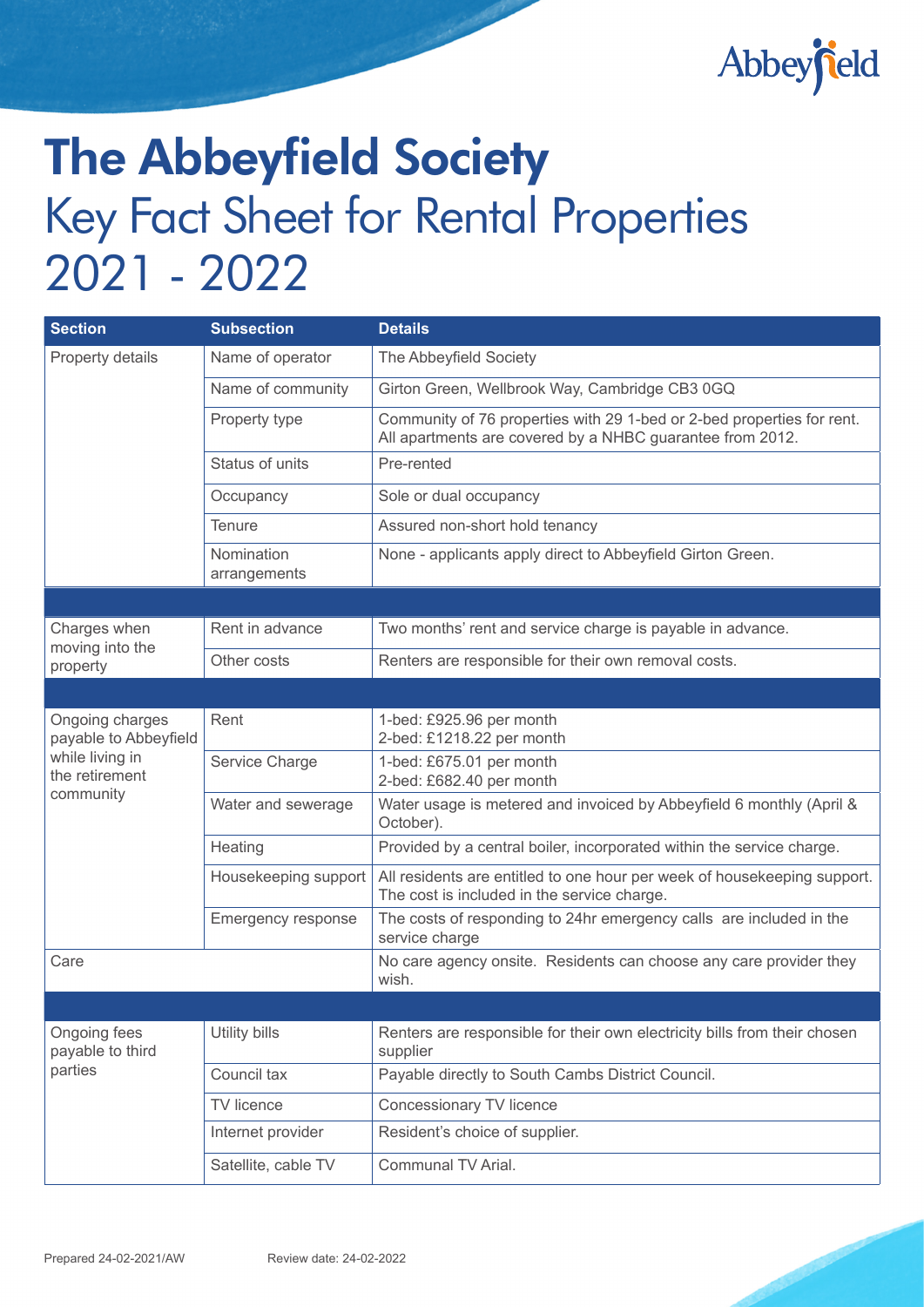

| Insurance<br>arrangements                                                                                                             | Responsibility of the<br>operator | Buildings insurance is included in the service charge                                                                                                                                                  |  |  |
|---------------------------------------------------------------------------------------------------------------------------------------|-----------------------------------|--------------------------------------------------------------------------------------------------------------------------------------------------------------------------------------------------------|--|--|
|                                                                                                                                       | Responsibility of the<br>renter   | It is the resident's responsibility to take out contents insurance cover if<br>required.                                                                                                               |  |  |
|                                                                                                                                       |                                   |                                                                                                                                                                                                        |  |  |
| Charges when ending your tenancy                                                                                                      |                                   | Renters are liable for ongoing charges until the property is re-let,<br>and may also have to pay for any work to facilitate re-letting, and any<br>arrears due.                                        |  |  |
|                                                                                                                                       |                                   | Subletting is not permitted under the tenancy agreement.                                                                                                                                               |  |  |
|                                                                                                                                       |                                   |                                                                                                                                                                                                        |  |  |
| Capital Reserve Fund ('sinking fund')                                                                                                 |                                   | There was £311,735.51 in the fund as of April 2019 - 31 March 2020.                                                                                                                                    |  |  |
|                                                                                                                                       |                                   |                                                                                                                                                                                                        |  |  |
| Restrictions on renting the property                                                                                                  |                                   | New residents are required to be over 55 years of age and undergo a<br>supporting your health assessment and financial assessment to ensure<br>they are suitable for independent living accommodation. |  |  |
| Date prepared                                                                                                                         |                                   | 24/02/2021                                                                                                                                                                                             |  |  |
| Please note that charges are correct at the date shown but may change annually or at other intervals over the period of<br>residence. |                                   |                                                                                                                                                                                                        |  |  |

We encourage you to discuss your housing options with your family and friends, and to seek independent advice, support and representation as appropriate in connection with a move to a retirement community.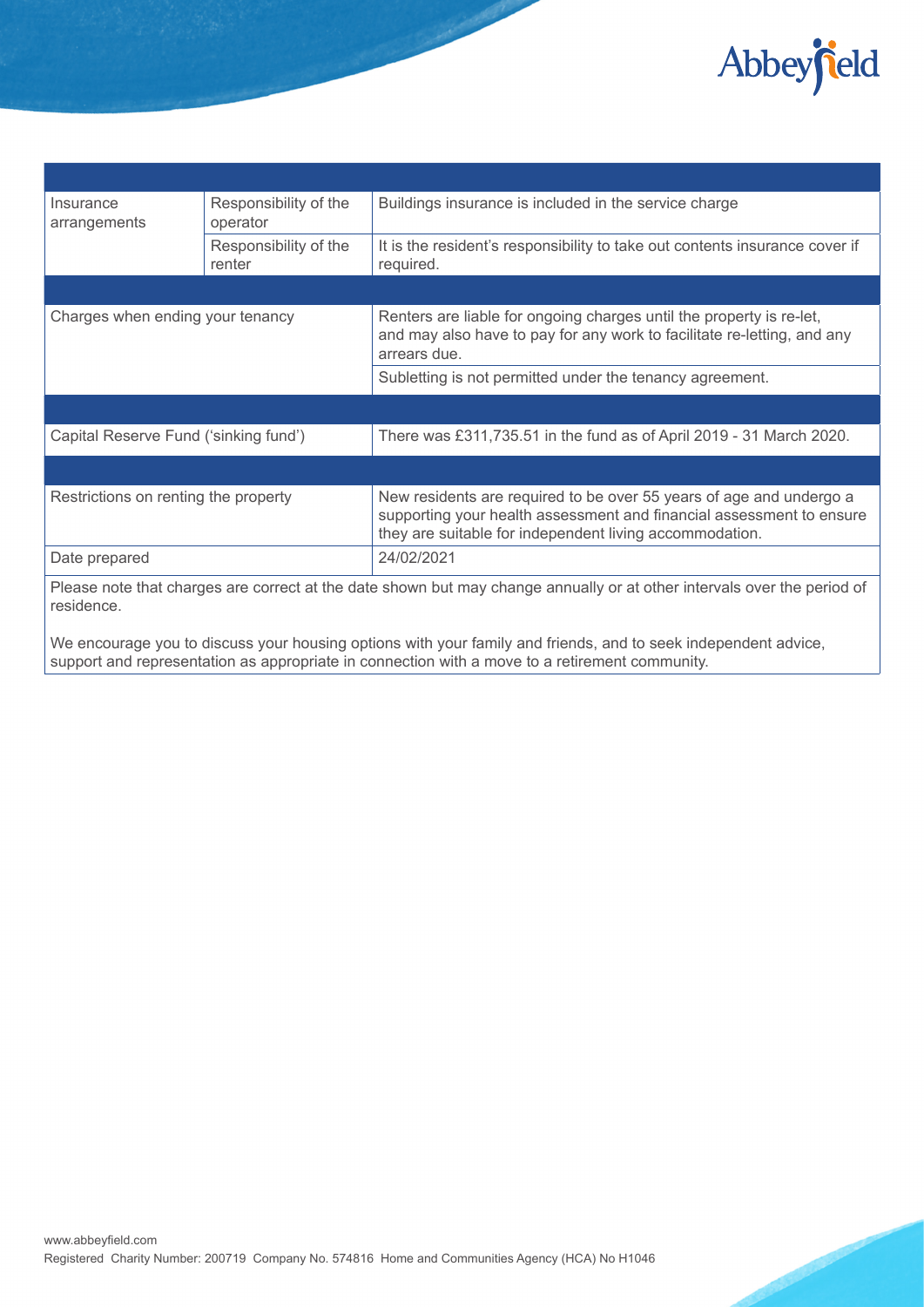

## **The Abbeyfield Society**  Key Fact Sheet for Leasehold Properties 2021 - 2022

| <b>Section</b>                                                                               | <b>Subsection</b>          | <b>Details</b>                                                                                                                                        |
|----------------------------------------------------------------------------------------------|----------------------------|-------------------------------------------------------------------------------------------------------------------------------------------------------|
| Property details                                                                             | Name of operator           | The Abbeyfield Society                                                                                                                                |
|                                                                                              | Name of community          | Girton Green, Wellbrook Way, Cambridge CB3 0GQ                                                                                                        |
|                                                                                              | Property type              | Community of 76 properties with 47 1-bed, 2-bed or 3-bed properties for<br>purchase. All apartments are covered by a NHBC guarantee from 2012.        |
|                                                                                              | Status of units            | Pre-owned                                                                                                                                             |
|                                                                                              | Occupancy                  | Sole or dual occupancy                                                                                                                                |
|                                                                                              | <b>Tenure</b>              | Leasehold for 125 years from 1 January 2012.                                                                                                          |
|                                                                                              | Nomination<br>arrangements | None – applicants apply direct to Abbeyfield Girton Green.                                                                                            |
|                                                                                              | Care provider              | No onsite care providers                                                                                                                              |
|                                                                                              |                            |                                                                                                                                                       |
| Charges when                                                                                 | Asking price               | Set by the vendor                                                                                                                                     |
| moving into the<br>property                                                                  | Other costs                | Two months service charge is payable in advance.<br>Owners are responsible for the costs of their solicitors, removals and<br>any Stamp Duty payable. |
|                                                                                              |                            |                                                                                                                                                       |
| Ongoing charges<br>payable to the<br>operator while living<br>in the retirement<br>community | Service charge             | 1 bed £732.64<br>2 bed £735.02<br>3 bed £738.60                                                                                                       |
|                                                                                              | Water and sewerage         | Water usage is metered and invoiced by Abbeyfield 6 monthly (April &<br>October)                                                                      |
|                                                                                              | Heating                    | Provided by a central boiler system, incorporated in the service charge                                                                               |
|                                                                                              | Housekeeping support       | All residents are entitled to one hour per week of housekeeping<br>support. The cost is included in the service charge.                               |
|                                                                                              | Emergency response         | 24hr emergency calls are included in the service charge                                                                                               |
|                                                                                              | Ground rent                | £500 per year, increasing by £500 every 20 years. The next increase is<br>due in January 2031.                                                        |
| Care costs                                                                                   |                            | No care agency onsite. Residents can choose any care provider they<br>wish.                                                                           |
| Ongoing fees<br>payable to third<br>parties                                                  | Utility bills              | Owners are responsible for their own electricity bills.                                                                                               |
|                                                                                              | Council tax                | Payable directly to South Cambs District Council.                                                                                                     |
|                                                                                              | TV licence                 | Concessionary licence                                                                                                                                 |
|                                                                                              | Internet provider          | Resident's choice                                                                                                                                     |
|                                                                                              | Satellite, cable TV        | <b>Communal TV Arial</b>                                                                                                                              |